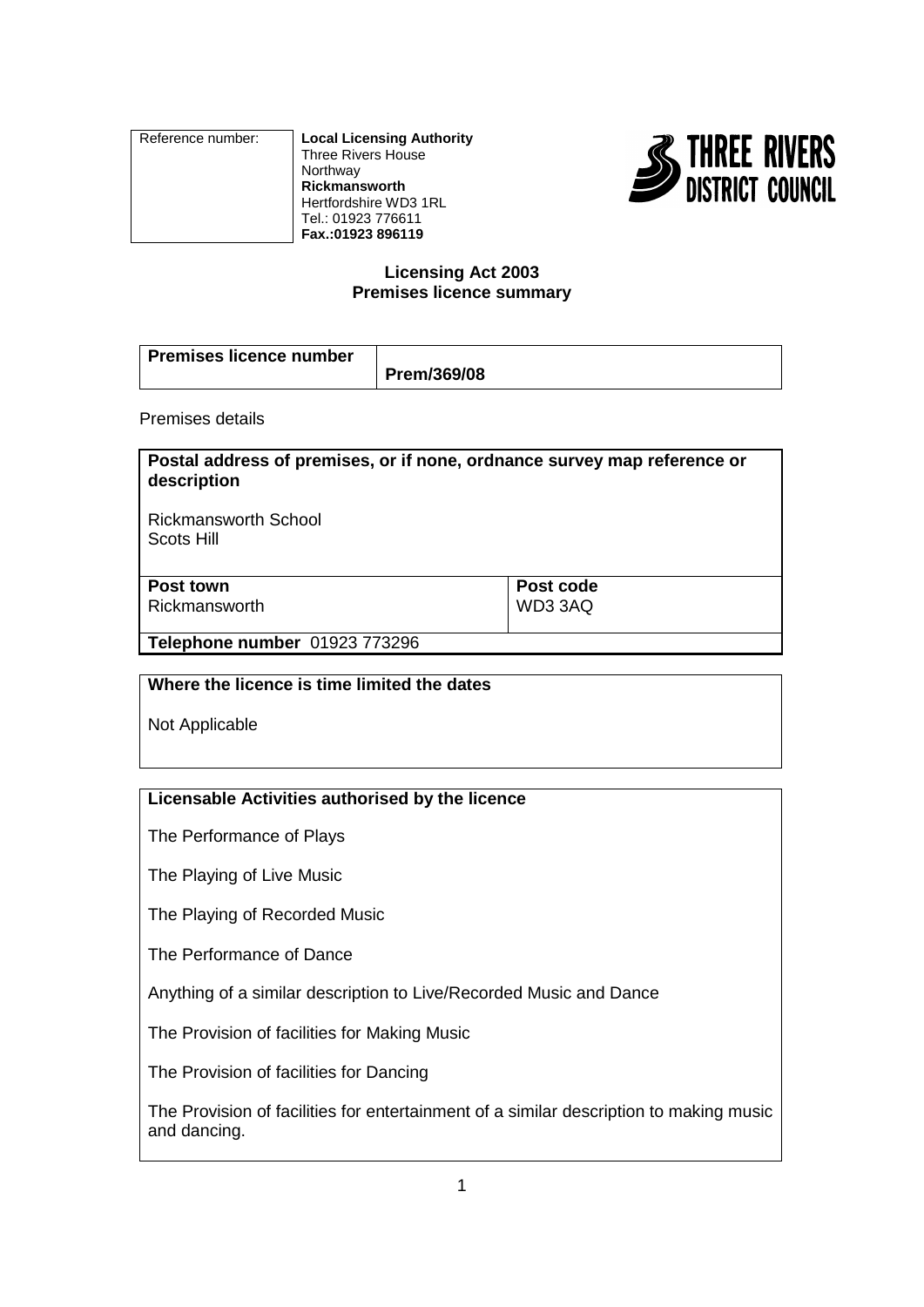| The times the licence authorises the carrying out of licensable activities                                                                                                                                   |                                 |  |
|--------------------------------------------------------------------------------------------------------------------------------------------------------------------------------------------------------------|---------------------------------|--|
| The Performance of Plays                                                                                                                                                                                     |                                 |  |
| Monday to Saturday<br>Non-Standard timings:                                                                                                                                                                  | 14:00 - 22-45 hours<br>None     |  |
| The Playing of Live Music                                                                                                                                                                                    |                                 |  |
| Monday to Saturday<br>Non-Standard timings:                                                                                                                                                                  | 14:00 - 22-45 hours<br>None     |  |
| The Playing of Recorded Music                                                                                                                                                                                |                                 |  |
| Monday to Saturday<br>Non-Standard timings:                                                                                                                                                                  | 14:00 - 22-45 hours<br>None     |  |
| The Performance of Dance                                                                                                                                                                                     |                                 |  |
| Monday to Saturday<br>Non-Standard timings:                                                                                                                                                                  | $14:00 - 22 - 45$ hours<br>None |  |
| Anything of a similar description to Live/Recorded Music and Dance                                                                                                                                           |                                 |  |
| Monday to Saturday<br>Non-Standard timings:                                                                                                                                                                  | $14:00 - 22 - 45$ hours<br>None |  |
| The Provision of facilities for Making Music                                                                                                                                                                 |                                 |  |
| Monday to Saturday<br>Non-Standard timings:                                                                                                                                                                  | $14:00 - 22 - 45$ hours<br>None |  |
| The Provision of facilities for Dancing                                                                                                                                                                      |                                 |  |
| Monday to Saturday<br>Non-Standard timings:                                                                                                                                                                  | 14:00 - 22-45 hours<br>None     |  |
| The Provision of facilities for entertainment of a similar description to<br>making music and dancing.                                                                                                       |                                 |  |
| Monday to Saturday<br>Non-Standard timings:                                                                                                                                                                  | $14:00 - 22 - 45$ hours<br>None |  |
| All of the above activities to take place inside the premises only, in the areas<br>designated for licensable activities i.e. the Dance Studio, the Drama Studio<br>and Assembly Hall (including the stage). |                                 |  |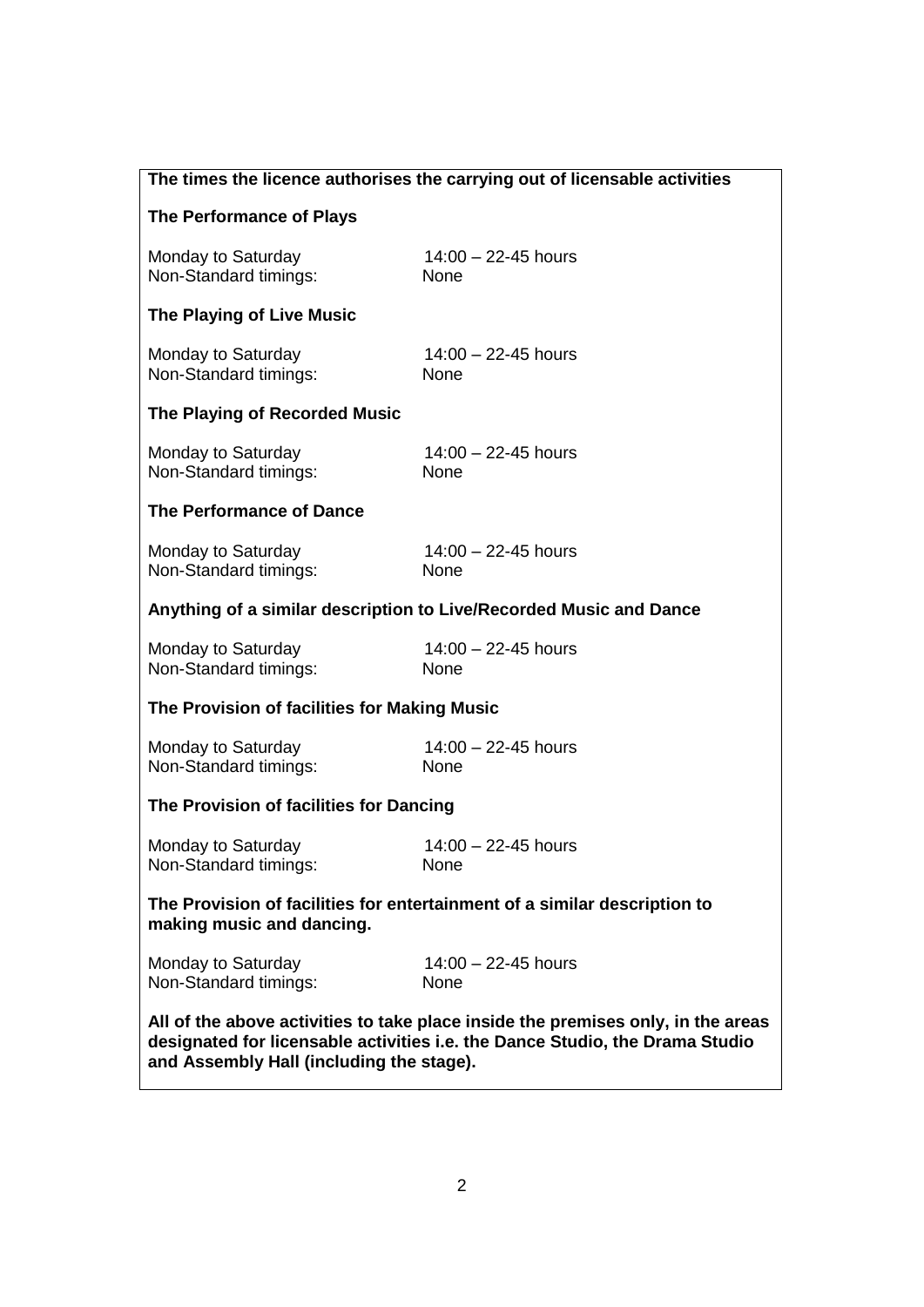#### **The opening hours of the premises**

Monday to Saturday:- The Licensed Premises to be closed to pupils (not taking part in performances) and members of the public who have attended performances, no later than 23.00 hours.

### **Where the licence authorises supplies of alcohol whether these are on and/or off supplies**

Not applicable

### **Name, (registered) address of holder of premises licence**

The Trustees of Rickmansworth School Foundation Rickmansworth School Scots Hill Rickmansworth **Hertfordshire** WD3 3AQ

#### **Registered number of holder, for example company number, charity number (where applicable)**

Registered Charity No. 1081161

#### **Name of designated premises supervisor where the premises licence authorises the supply of alcohol**

Not applicable

# **State whether access to the premises by children is restricted or prohibited**

Not applicable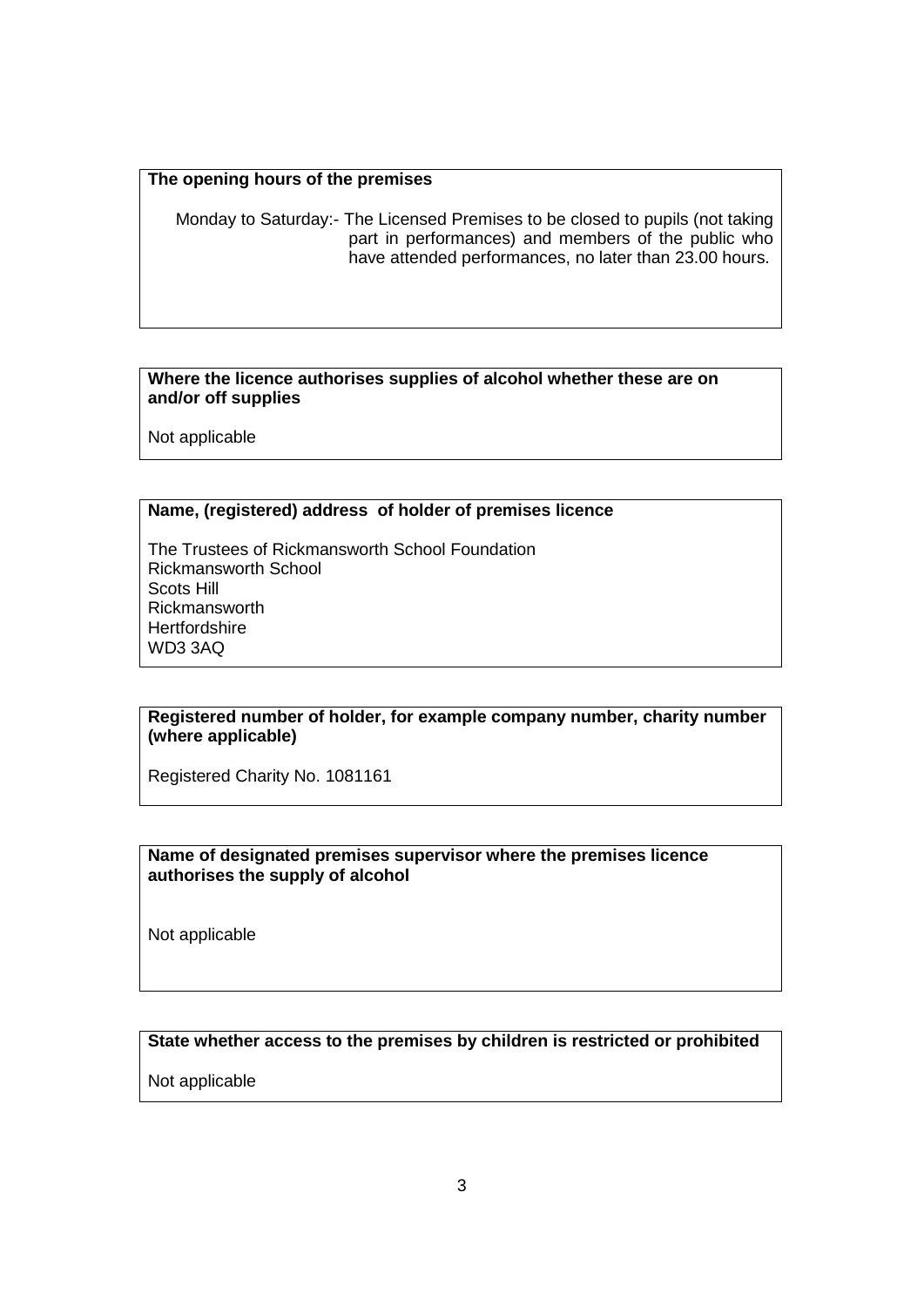### **Annex 1 - Mandatory conditions**

None

# **Annex 2 - Conditions consistent with the Operating Schedule**

# **a) General – all four licensing objectives (b,c,d,e,):**

- During the school year various performance, dance and musical productions are put on for educational purposes and for invitation to parents/friends to attend.
- The licence holder will uphold the provisions in the following sections, to promote safe and enjoyable entertainment.

### **b) The prevention of crime and disorder:**

- Every school event must be attended by parents or teachers.
- External events must always have a caretaker on duty.
- Adequate external lighting must be provided.
- The premises must be monitored by C.C.T.V.

### **c) Public safety:**

- Internal emergency lighting must be provided.
- Fire exits must be provided and signed.
- Electrical appliances kept on the premises must be tested annually.
- Fire extinguishers must be in place on the premises and checked annually.
- The fire alarm system installed, to be checked annually.

### **d) The prevention of public nuisance**:

- A caretaker must be on site for all events.
- Parent/Teachers must be on site as appropriate.
- There must be adequate on site parking provided.
- Noise pollution to neighbours must be minimised.
- Reasonable hours of use.

### **e) The protection of children from harm:**

• Parent/Teachers to be in charge as appropriate for all school events

### **Annex 3 - Conditions attached after a hearing by the licensing authority**

Determined on: 28 January 2008; and amended by the consent order of 15 May 2008, following an appeal by the applicant.

The Licensing Authority granted the application in respect of the Dance Studio, the Drama Studio and Assembly Hall and Stage (the Licensed Premises) in the following terms*,*